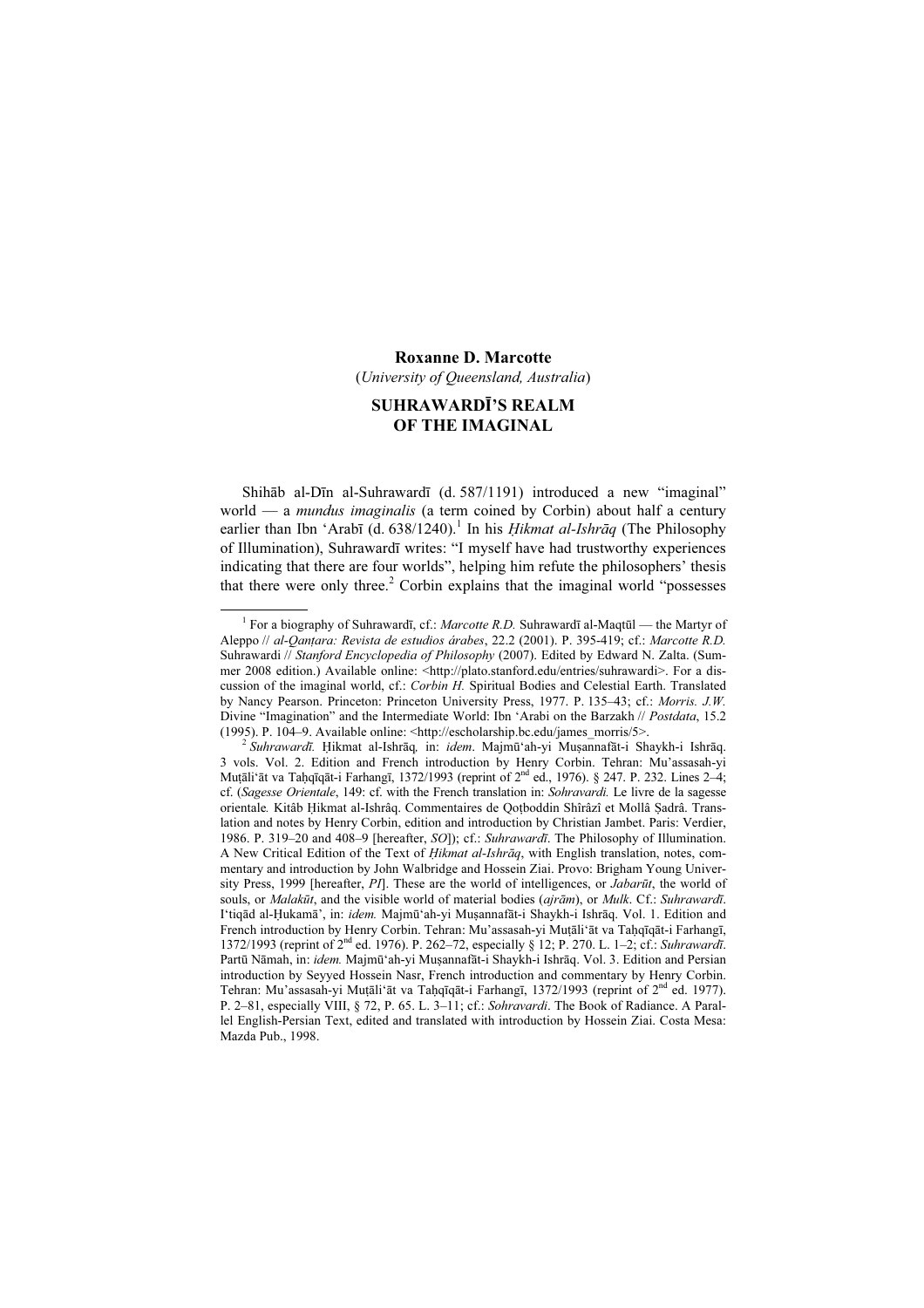its own reality and its own noetic function, and the world that corresponds to it has, on its own accord, its ontological reality".<sup>3</sup> The introduction of a truly independent imaginal world addressed particular ontological and eschatological issues raised by the existence of a number of difficultly accountable manifestations and by the posthumous fate of souls.<sup>4</sup>

In the *Hikmat al-Ishrāq*, the world of intelligences is mentioned as the world of the dominating  $(q\bar{a}hirah)$  lights, the world of (celestial and human) souls is identified with the world of the ruling  $(mudabbirah)$  lights,<sup>5</sup> the world of bodies  $(mulk)$  is the third world, divided into two corporeal realms ( $barzakhiv\bar{a}n$ ), one for the celestial spheres and one for the sublunar elements,<sup>6</sup> and finally, the imaginal world which is described as a world of "luminous and tenebrous suspended forms" (suwar mu'allaqah zulmāniyyah wa mustanīrah).<sup>7</sup> Suhrawardī writes about this fourth imaginal world in the following manner:

"In the [fourth world of luminous and tenebrous suspended forms], the damned are tormented. The jinn and demons result from these souls and suspended images (al-muthul al-mu'allaqah). The estimative happiness (al-sa'ādāt al-wahmiyyah) is also there. These suspended images may be renewed and destroyed like the images in mirrors and the imaginative faculty *(takhayyulāt)*. The managing lights of the spheres may create them to serve as the loci (mazāhir) in which they are made evident in barriers  $(bar\bar{a}zikh)^8$  to the chosen ones. Those created

 $\overline{\phantom{a}}$ <sup>3</sup> Corbin also adds that "it seems that Suhrawardī has been the first to systematically establish the 'regional' ontology of that intermediary universe ... this mundus imaginalis ('ālam almithāl) ... the jism mithālī, for example, the subtle body is an imaginal body, but not an 'imaginary' body." Cf.: Corbin H. En Islam iranien. 4 vols. 2<sup>nd</sup> edition. Paris: Gallimard, 1991. Vol. II. P. 60; cf.: idem. Histoire de la philosophie islamique. 2<sup>nd</sup> edition. Paris: Gallimard, 1986. P. 92.

<sup>&</sup>lt;sup>4</sup> See the commentary and the notes of Quṭb al-Dīn al-Shīrāzī: Quṭb al-Dīn al-Shīrāzī. Sharḥ Ḥikmat al-Ishrāq [with Mullā Ṣadrā's glosses]. Edited by Asad Allāh Harawī Yazdī. Tehran: facsimile 1315/1895–7. P. 352. L. 1–13 (SO, 319–20) and P. 517. L. 10–9 (SO, 408– 9); cf. and: Mullā Sadrā. Al-Ta'līqāt 'alā Hikmat al-Ishrāq. Tehran: facsimile of Harawī. PP. 348 (SO, 544–5) and 518 (SO, 654–5); cf.: Walbridge J. The Science of Mystic Lights: Qutb al-Din Shirazi and the Illuminationist Tradition of Islamic Philosophy. Cambridge: Harvard University Press, 1992. P. 148-59.

<sup>&</sup>lt;sup>5</sup> These would be attached to the celestial spheres and the human bodies, cf.: *Outb al-Dīn* al-Shīrāzī. Risālah fī Taḥqīq 'Ālam al-Mithāl […] (Epistle on the Reality of the World of Image). Edited and translated by John Walbridge in: idem. The Science of Mystic Lights. P. 200– 71, especially P. 241. <sup>6</sup>

<sup>&</sup>lt;sup>6</sup> The bodies of spheres and elements, cf.: Qut al-Dīn al-Shīrāzī. Risālah fī Taḥqīq 'Ālam al-Mithāl. P. 241. Miṣbah Yazdi notes that the Illuminationists proved the existence of another world called "the world of immaterial figures (ashbah mujarradah) or of suspended forms (ṣuwar mu'allaqa)", an intermediary world between the intellectual world and the corporeal. This was called the world of barzakh, or "imaginal" world ('ālam al-mithāl). Cf.: Yazdī M. An Introduction to Muslim Philosophy. Part 6. P. 104–5. <sup>7</sup> Suhrawardī. Ḥikmat al-Ishrāq. § 247. P. 232. L. 2–3 (PI. P. 149); cf.: ibid. § 259. P. 242.

L.  $10 - P. 243$ . L. 8 (*PI*. P. 155).

<sup>&</sup>lt;sup>8</sup> Variant reading of Walbridge and Ziai, "in barriers", is omitted in Corbin's edition.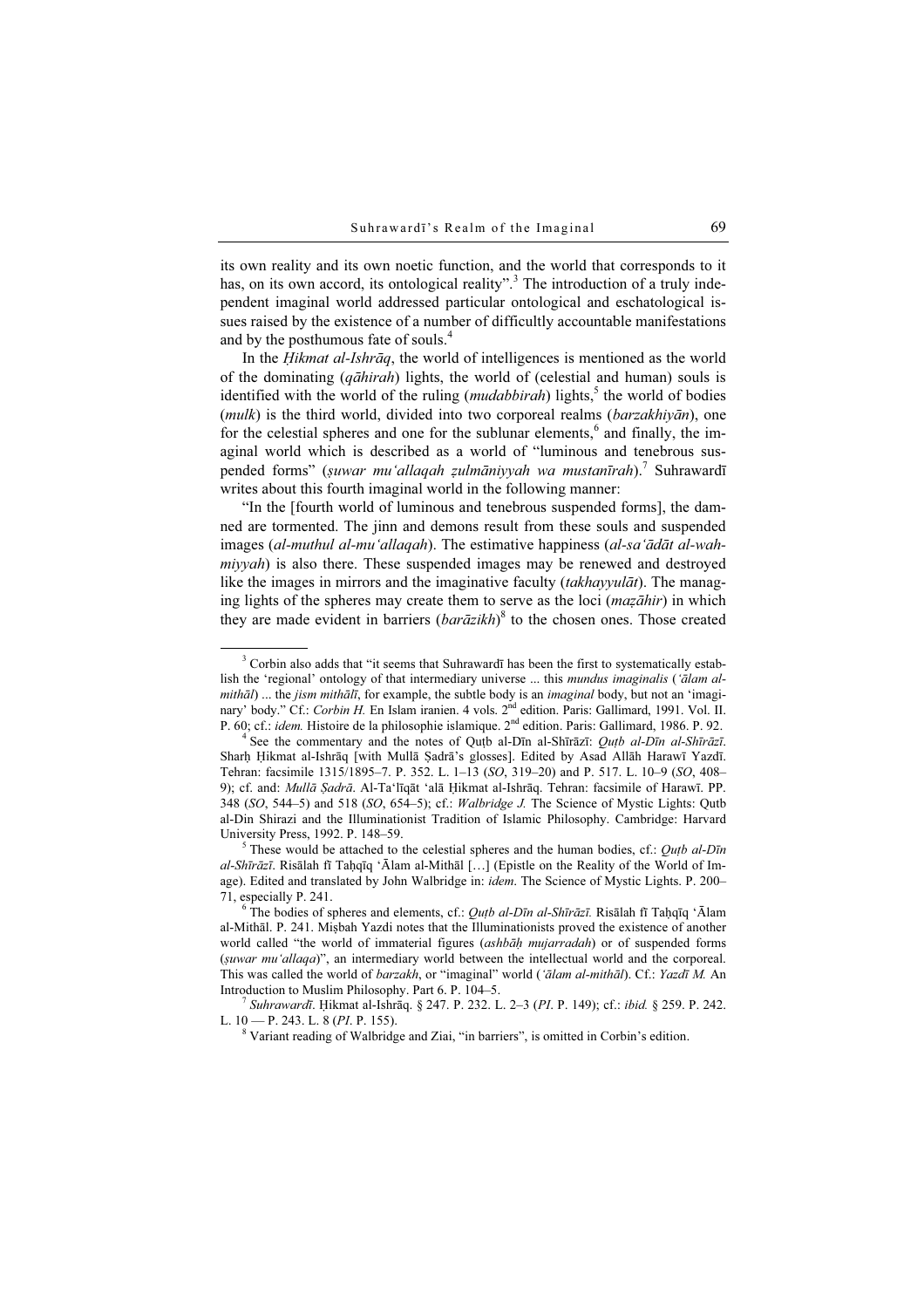by the managing lights  $(al-mudabbir\bar{a}t)$  are luminous and are accompanied by a spiritual munificence  $(ariyahiyyah r\bar{u}h\bar{a}niyyah)$ . The fact that these images (*muthul*) have been witnessed and cannot be attributed to the common sense indicates that being opposite [of the perceived object] is not an absolute condition of beholding; vision alone is dependent on it because being opposite is one sort of removal of veils.

The above-mentioned world we call 'the world of incorporeal figures (alashbāḥ al-mujarradah)'. The resurrection of images (amthāl), the lordly figures (al-ashbāḥ al-rubbāniyyah), and all the promises of prophecies (nubuwwah) find their reality through it. Certain intermediate souls possess illuminated suspended figures (al-ashbāḥ al-mu'allaqah al-mustanīrah) whose loci are the spheres  $(\textit{aflāk})$ . These are the numberless angels in their classes — rank upon rank in accordance with the levels of the spheres. But the sanctified godly sages may rise higher than the world of the angels."<sup>10</sup>

The fourth imaginal world, a substance made of figures (ashbah), forms and images thus operates like an intermediary realm, or an "isthmus", between the world of pure light and the physical world of darkness. It lies somewhere between the physical world and the world of the species and of Platonic Forms (the horizontal lights). It may perhaps lie at the lower threshold of the world of souls. There, entities somehow possess an existence of their own, with some prior to their coming into existence in the world. Images found in the imaginal world are not embedded in matter. The imaginal world is best viewed as a plane of "ghosts, of the forms in mirrors, dreams, and worlds of wonder beyond our own" which light can existentiate.<sup>11</sup> The imaginal world provides the material for the miraculous and the "metahistorical" (another term coined by Corbin) visions of Imams. It is where eschatological forms and images will perhaps be existentiated for the souls of the deceased, so that they may continue to perfect their souls, as well as where elements not fitting conveniently into the Peripatetic hylomorphism (Aristotle) scheme are found. Suhrawardī did not, however, systematically develop the concept of the imaginal world, something his followers sought to address.

In his Risālah fī Tahqīq 'Ālam al-Mithāl (Epistle on the Reality of the World of Image), an expansion of discussions already broached in his commentary on Suhrawardī's *Hikmat al-Ishrāq*, Qutb al-Dīn al-Shīrāzī (d. 710/1311), for example, tries to work out some of the philosophical implications of a fourth world of images.<sup>12</sup> He locates this world between the worlds of bodies and of souls,

 $\frac{1}{9}$ <sup>9</sup> Corbin's and Quṭb al-Dīn's texts read "of bodies", rather than images.

<sup>&</sup>lt;sup>10</sup> Suhrawardī. Ḥikmat al-Ishrāq. § 247. P. 232. L. 2 — P. 234. L. 3 (PI. P. 149–50) and § 248. P. 234. L. 4 — P. 235. L. 3 (PI. P. 150).

<sup>&</sup>lt;sup>11</sup> Walbridge J. The Leaven of the Ancients: Suhrawardi and the Heritage of the Greeks. Albany: State University of New York Press, 2000. P. 26.

 $^{12}$  Qutb al-Dīn al-Shīrāzī. Risālah fī Taḥqīq 'Ālam al-Mithāl. P. 206–9; cf.: ibid. P. 209– 11; cf.: ibid. P. 154–59.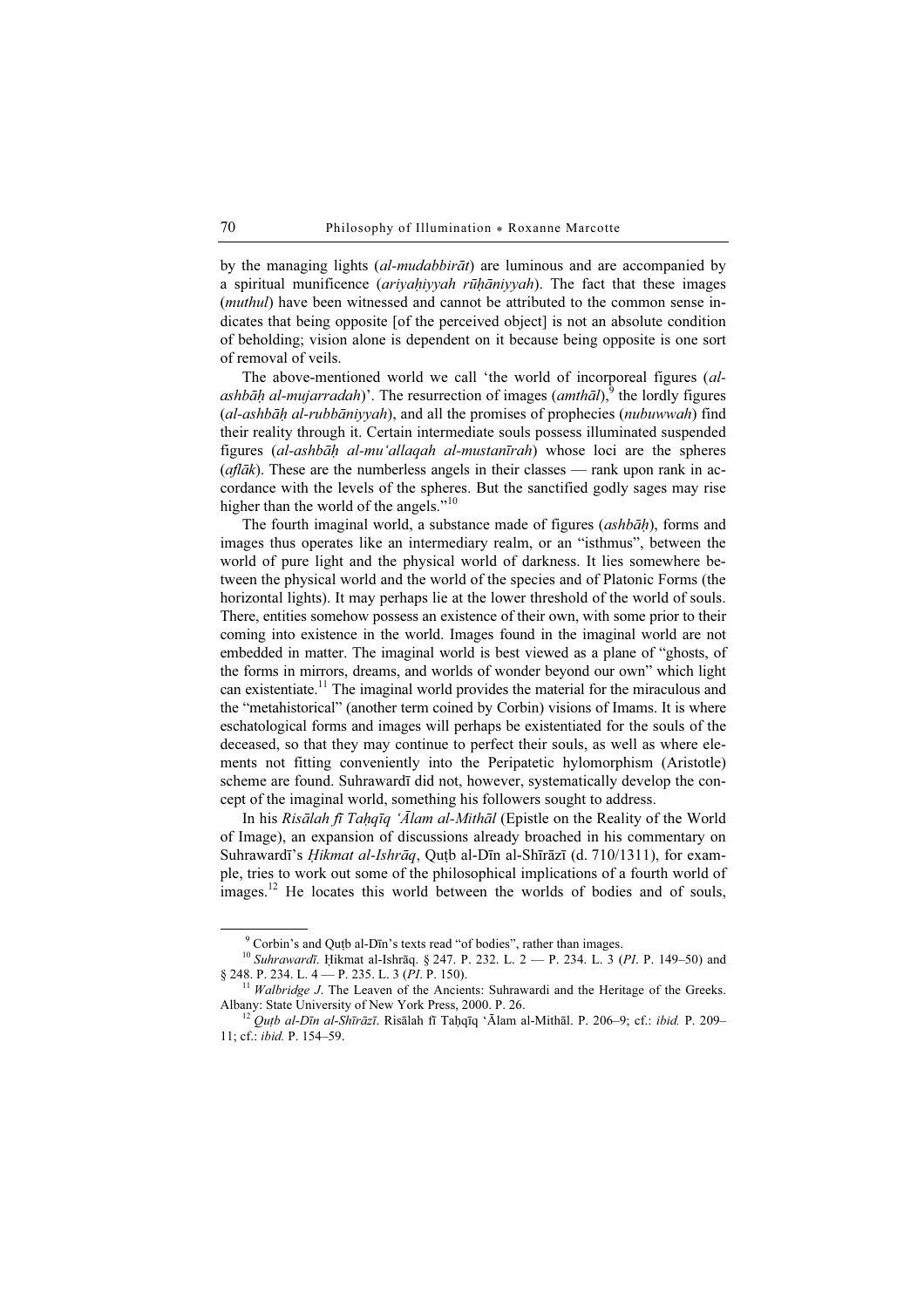somehow more immaterial than the former and less than the latter. At times, the imaginal world is coextensive with our world (as when we see its manifestations in miracles). At other times, the souls of the dead are manifested in one of the spheres of the planets, such that "the World of Image seems to be wrapped around our world, with its ground being our heaven".<sup>13</sup> Şadr al-Dīn al-Shīrāzī, better known as Mullā Sadrā (d. 1050/1640), admits the existence of an immaterial world, but disagrees with Suhrawardī regarding the nature of imaginal forms, which "are present in the soul, as soon as the soul, using imagination, produces imaginal forms. Those [forms] are not in a world outside the soul by the effect of something other than the soul".<sup>14</sup> In his *al-'Arshiyyah* (Wisdom of the Throne), Mullā Ṣadrā, however, defines the imaginal power of the soul as "a substance whose being is actually and essentially separate from this sensible body". $15$ 

In what follows, we would like to explore some elements of Suhrawardī's fourth imaginal world to help us better understand the "suspended" forms (suwar mu'allaqah) he associates with the imaginal world, the location of the imaginal world in the cosmological understanding of the time, and the eschatological role he attributes to the suspended forms and the imaginal world.

#### The Suspended Forms

The luminous and tenebrous suspended forms Suhrawardī associates with the imaginal world appear to possess, at least, two different statuses. First, imaginal forms can be equated with the traditional Peripatetic forms that are grasped by individual human souls, as products of their faculty of imagination. This faculty also seems to play an important role in the philosophical explanation of the manifestations of the divine that can occur in the few chosen ones, like the Prophets. The ruling celestial (mudabbirah falakiyyah) lights, or the celestial souls, can, for instance, create imaginal suspended images (muthul mu'allaqah) in those chosen individuals in order that these manifestations may become accessible to them, resembling what happens in mirrors or in the imaginative faculties  $(takhayyulāt).$ <sup>16</sup> The luminous and tenebrous imaginal or suspended forms also provide the means by which the miserable souls experience pain and the souls of those who have achieved a certain degree of perfection experience imaginative

<sup>&</sup>lt;sup>13</sup> Walbridge. The Science of Mystic Lights. P. 150.<br><sup>14</sup> Zarean M.J. Sensory and Imaginal Perception according to Şadr al-Dīn Shīrāzī (Mullā Şadrā): An Unpublished MA Thesis. Montreal: McGill University, 1994. P. 79–80.<br><sup>15</sup> Mullā *Şadrā al-Shīrāzī*. al-'Arshiyyah. Edited by G. Ahanī. Isfahan, 1341/1961. P. 248.

For an English translation, see: *Morris J.W.* The Wisdom of the Throne: An Introduction to the Philosophy of Mulla Sadra. Princeton: Princeton University Press, 1981. P. 89–258.

<sup>&</sup>lt;sup>16</sup> Suhrawardī. Ḥikmat al-Ishrāq. § 247. P. 232. L. 5. — P. 233. L. 1 (PI. P. 149–50). Cf.: ibid. § 246. P. 231. L. 1–2 (PI. P. 149).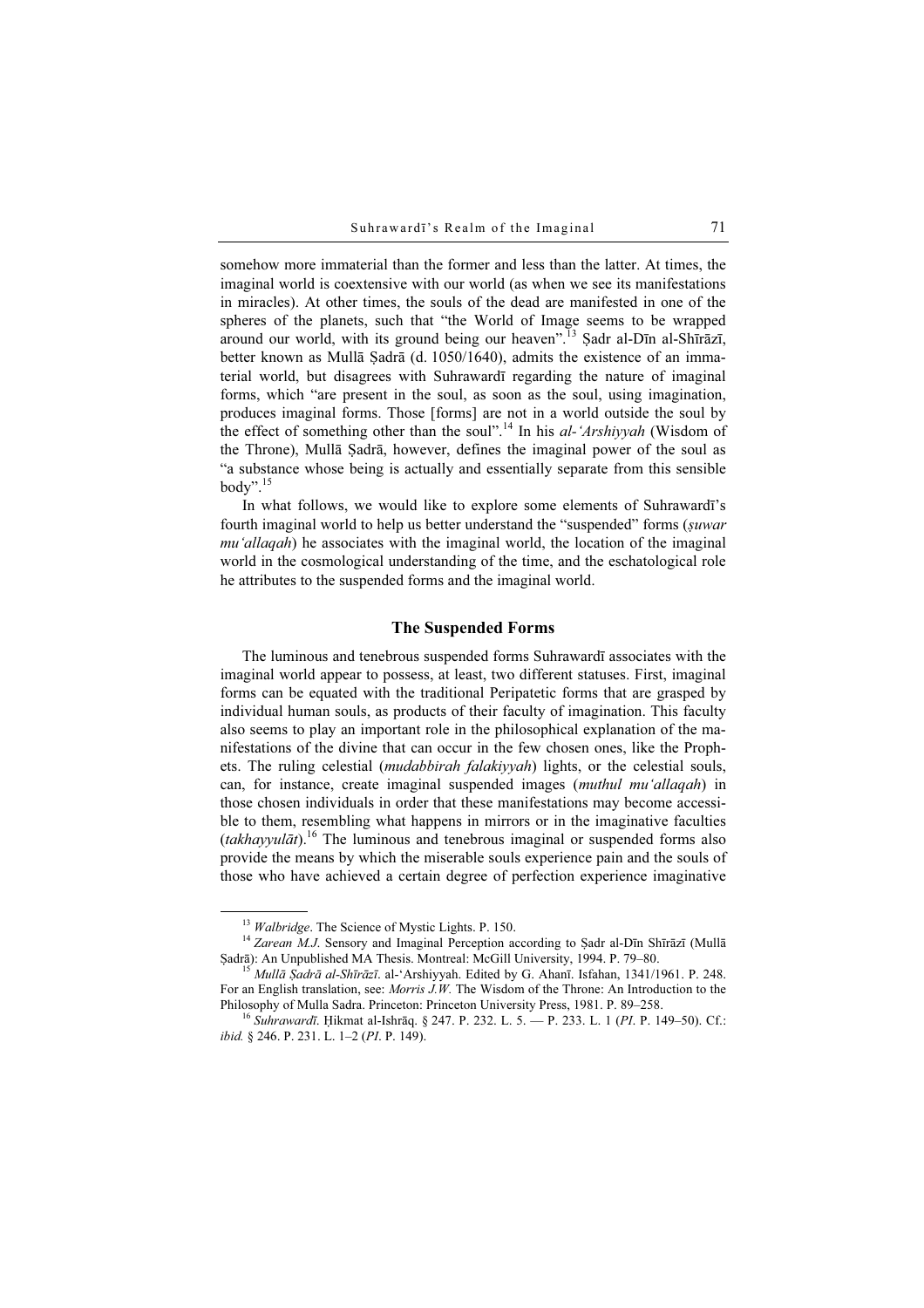happiness (sa'ādāt wahmiyyah) in the afterlife.<sup>17</sup> While resurrection would, on the whole, be but spiritual, Suhrawardī can now envision it partaking in some sort of corporeality, even if merely imaginative. These forms, therefore, play an eschatological role, permitting the fulfillment of the promises of prophecy, as well as the imaginative resurrection of bodies.<sup>18</sup>

Suhrawardī attributes a second, more metaphysical status to the suspended forms (ṣuwar mu'allaqah), or what he sometimes calls suspended bodily forms  $(sayāsī mu'allagah)$ . These forms are distinct from the mental forms or representations that abstraction generates and are part of what Suhrawardī calls the "world of immaterial figures" ('ālam al-ashbāḥ al-mujarradah).<sup>19</sup> These are not the Platonic forms or self-subsisting Ideas, as he indicates in a number of passages of the *Hikmat al-Ishrāq*.<sup>20</sup> Some of the suspended forms, Suhraward<del>i</del> informs us, are "tenebrous ( $zulmāniyyah$ ) and others are luminous ( $mustanīrah$ )".<sup>21</sup> The perception, by the human soul, of the various degrees of luminescence of those forms in the afterlife becomes the measure of the soul's promised rewards or punishments. Hence, the souls of those who have reached a certain level of purification (su'ad $\bar{a}$ '), whether it be intellectual or spiritual, can perceive luminous forms, while those whose souls have remained miserable *(ashqiya*<sup>'</sup>) can only perceive tenebrous forms.<sup>22</sup>

The capacity of souls to perceive those forms varies: the more the soul has progressed in its detachment from everything bodily and material and has ascended to the luminous (the intellective), the more it is able to receive those forms, whose most perfect manifestation is equated with utmost luminosity. Their reception equally depends on the extent of the soul's moral character which assists souls in the development and the acquisition of a receptive capacity that will allow certain human beings to perceive, in this world, suprasensible realities, as well as determine the eschatological fate of their souls.<sup>23</sup>

<sup>&</sup>lt;sup>17</sup> Suhrawardī. Ḥikmat al-Ishrāq. § 247. P. 232. L. 3–5 (PI. P. 150). For a comparison of Avicennan and Suhrawardian eschatology, cf.: Marcotte R.D. Resurrection (ma'ād) in the Persian Ḥayāt al-Nufūs of Ismā'īl Muhammad Ibn Rīzī (fl. ca. 679/1280): The Avicennan Background // McGinnis J., with the assistance of D. Reisman (eds.). Interpreting Avicenna: Science and Philosophy in Medieval Islam; Proceedings of the Second Annual Avicenna Study Group.

Leiden: Brill, 2004. P. 213–35, especially P. 215–9.<br><sup>18</sup> Suhrawardī. Ḥikmat al-Ishrāq. § 248. P. 234. L. 4–5 (*PI*, 150) (demonstration which Mulla Sadrā will view as unsuccessful); cf.: *Corbin*. Histoire. PP. 297–8, 26

<sup>&</sup>lt;sup>19</sup> Suhrawardī. Hikmat al-Ishrāq. § 248. P. 234. L. 4–5 (PI. P. 150).<br><sup>20</sup> Suhrawardī. Hikmat al-Ishrāq. § 248. P. 92. L. 6. — P. 93. L. 6 (PI. P. 65–6); cf.: ibid. §§ 165–71. P. 155. L. 3. — P. 165. L. 1 (PI. P. 107–11); cf.: *ibid.* §§ 172–3. P. 109. L. 5. — P. 110. L. 13 (PI. P. 111–2).

<sup>&</sup>lt;sup>21</sup> Suhrawardī. Ḥikmat al-Ishrāq. § 246. P. 230. L. 10. — P. 231. L. 1 (PI. P. 149). 22 Suhrawardī. Ḥikmat al-Ishrāq. § 246. P. 231. L. 1–2 (PI. P. 149). Mulla Ṣadrā notes that Suhrawardī understands the forms that are promised in the other world in a number of ways: as forms attached to a celestial body, forms attached to some material place of manifestation, or forms as pure intelligibles. Cf.: Mulla Ṣadrā. Ta'līqāt. P. 913 (SO. P. 652). <sup>23</sup> Suhrawardī. Ḥikmat al-Ishrāq. § 244–5. P. 229. L. 10. — P. 230. L. 9 (PI. P. 148–9).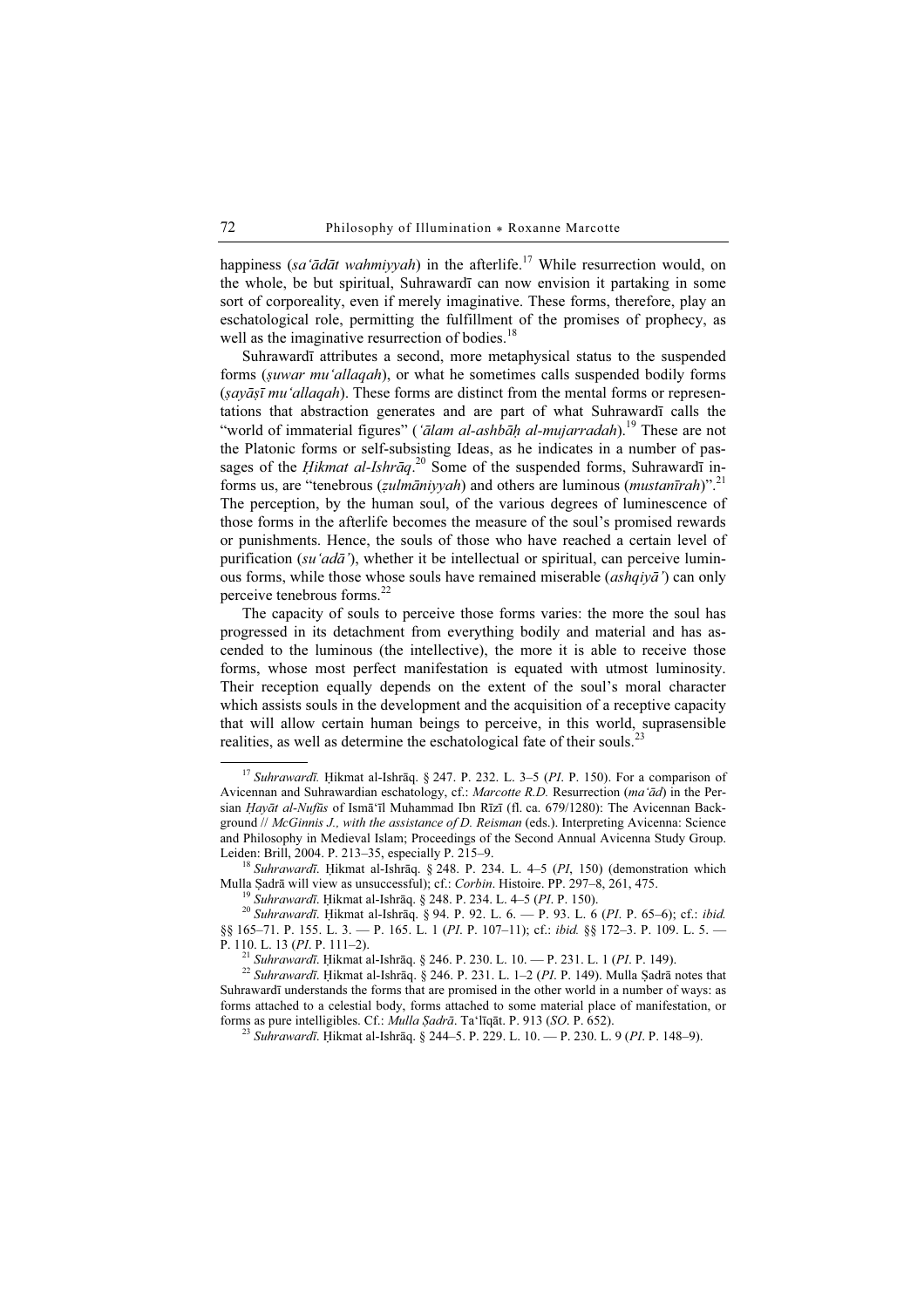Moreover, suspended forms can also inhere and be manifested in this world. In the Hikmat al-Ishrāq, Suhrawardī notes: "Since these suspended forms (sayāsī mu'allagah) are not in the mirrors or in something else and do not possess a substratum, therefore, it is possible that they may have a place of manifestation in this world. Perhaps, they can even move from their [different] places of manifestation".<sup>24</sup> He believes that "amongst these [forms] are a variety of djinns and demons  $(shayāțīn)$ ".<sup>25</sup> The latter are produced by suspended forms and souls (most probably, after death).<sup>26</sup> These forms may sometimes be out of human reach, while at other times, they are felt as corporeal entities with which one may struggle (for example, jinns and demons). The latter manifestations and experiences help establish that these forms are not mere mental representations that occur in the faculty of *common sense* (hiss mushtarak),<sup>27</sup> but that their reality is corroborated by their physical and worldly manifestations. By appealing to the existence of this fourth world, Suhrawardī is thus able to account for a number of this worldly manifestations like jinns and demons.<sup>28</sup>

More generally, however, the locus of these suspended forms remains the human soul. This is because these forms, which may be imaginative representations of hidden realities (mughayyabāt), require the existence of some sort of corporeal, albeit subtle locus in order to be existentiated as particular forms. Suhrawardī is quite categorical that the suspended images (*muthul mu'allagah*) that are "seen" in dreams are "all self subsisting images" (kullu-hā muthul qā'imah)".<sup>29</sup> These are "true" visions witnessed not only during sleep, but also while awake. In this particular context, the imaginal forms, as suspended forms, acquire a certain type of independent existence. Their real essence lies somehow outside the human mind or the human soul whose faculties only act as the receptacle: the soul becomes the "locus (*mazhar*) of the suspended forms".<sup>30</sup>

But how does one experience those suspended forms? According to Avicenna, imaginative and intellective forms are grasped as a result of the rational soul's process of abstraction. Suhrawardī, however, emphasizes the soul's passivity and capacity for receiving those (imaginal) suspended forms without resorting, at least in the initial stage of perception, to abstraction, although those forms are, nonetheless, integrated into, and made a part of the process of representation (itself within a more general process of intellection). The perception of suspended forms (not intelligible forms) occurs through the perception of particulars. These are perceived either through the "presence" (hudūr) of particulars

<sup>&</sup>lt;sup>24</sup> Suhrawardī. Hikmat al-Ishrāq. § 246. P. 231. L. 2–4 (PI. P. 149).<br><sup>25</sup> Suhrawardī. Hikmat al-Ishrāq. § 246. P. 231. L. 4 (PI. P. 149).<br><sup>26</sup> Suhrawardī. Hikmat al-Ishrāq. § 247. P. 232. L. 1–9 (PI. P. 149–50).<br><sup>27</sup> Su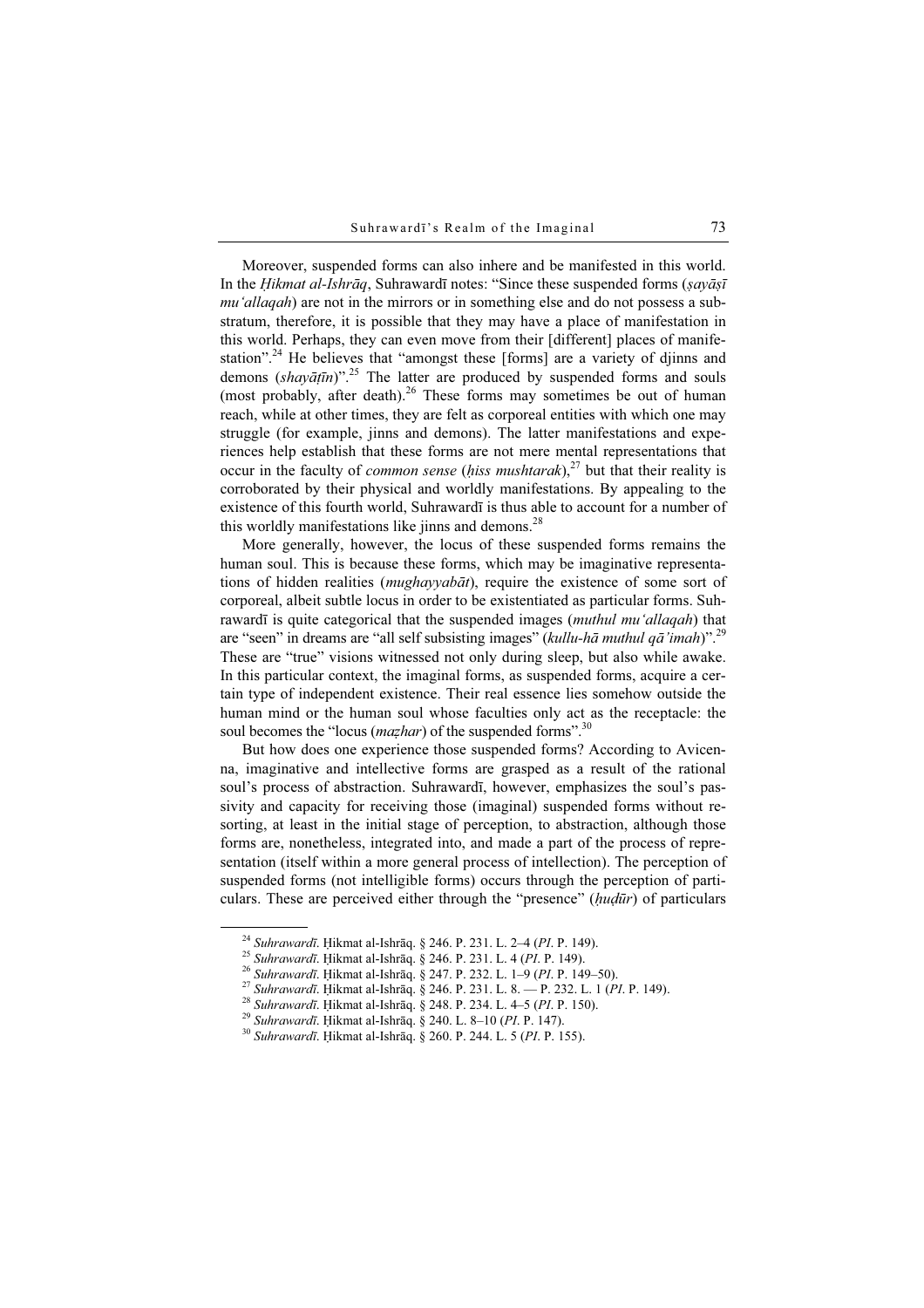to the soul or through the "presence" of particulars to a matter or an entity which is present  $(h\bar{a}dir)$  to the soul, such as the imaginative forms (suwar khay $\bar{a}$  $livyah$ .<sup>31</sup> Although Suhrawardī here departs from the traditional Avicennan position by postulating the existence of suspended forms, he explains that their perception is analogous to the perception of imaginal forms: both are integrated into representation. Their perception, however, is no longer the product of a process of imprinting or of abstraction. Rather, perception now results from the "presence" to the soul of forms, which exist at a loftier metaphysical level.

### The Survival of the Imaginative Faculty

Suhrawardī appears to introduce his fourth, imaginal, world, in part, to account for the posthumous retribution promised to souls by the religious tradition. In the realm of the imaginal world, souls are able to experience their imagined posthumous felicity or damnation.<sup>32</sup> Since retribution is often described in sensitive terms, some of the internal faculties responsible for representation, such as the imaginative faculty, would need to survive in the afterlife. Suhrawardī writes that the function of the faculty of imagination permits some souls, for example, those of the innocent or the simple-minded, to attain an imaginative happiness.<sup>33</sup> In a similar fashion, it would also account for the imaginative nature of misery experienced by some of the miserable souls. Suhrawardī envisions human souls being able to attach themselves to a subtle body that would guarantee the proper posthumous functioning of their imaginative faculty and allow the soul to make use of an imaginative faculty and experience imaginal sensibilia.

This is not as far-fetched an extrapolation, from what is found in Avicenna's Peripatetic eschatology, as it may sound. Avicenna alluded to the possibility, for some individual souls, to imagine or to witness (tushāhid) imaginative forms (ṣuwar khayāliyyah) in the afterlife with the help of the celestial bodies, the latter serving as their (bodily) instruments  $(\bar{a}lah)^{34}$ . The theologian Fakhr al-Dīn al-

<sup>&</sup>lt;sup>31</sup> Suhrawardī. al-Mashāri' wa al-Muṭāraḥāt // idem. Majmū'ah-yi Muṣannafāt-i Shaykh-i Ishrāq. Vol. 1. P. 194–506, especially § 210. P. 487. L. 15–16.

 $\frac{32}{2}$  Suhrawardī "envisions an entire, objective existing 'other world,' a world of 'images' (muthul) and 'disembodied spectres' (ashbāḥ mujarrada), where certain souls receive their 'imagined eudaemonia' in the hereafter" (Davidson H.A. Alfarabi, Avicenna and Averroes on Intellect. New York: Oxford Univ. Press, 1992. P. 175, n. 225; cf.: Fazlur Rahman. Dream, Imagination and 'Ālam al-Mithāl. Islamic Studies 3 (1964): 167–180, especially P. 168–71).

<sup>&</sup>lt;sup>33</sup> Suhrawardī. Ḥikmat al-Ishrāq. § 247. P. 232. L. 2. — P. 234. L. 3 (PI. P. 149–50).<br><sup>34</sup> Avicenna. al-Shifā': al-Ilāhiyyāt (1–2). Eds. Georges C. Anawati, Sa'īd Zayd et al., revised and introduction by Ibrāhīm Madkūr ([reprint [?] of Cairo: al-Hay'ah al-'Āmmah li-Shu'ūn al-Maṭābi' al-Amīriyyah, 1380/1960. 2 vols]; Iran [?]: n.p., n.d.). Ch. IX. § 7. P. 431. L.17. — P. 432. L. 8; cf.: idem. The Metaphysics of the Healing. A parallel English-Arabic Text, translated, introduced and annotated by Michael E. Marmura. Provo: Brigham Young University, 2004.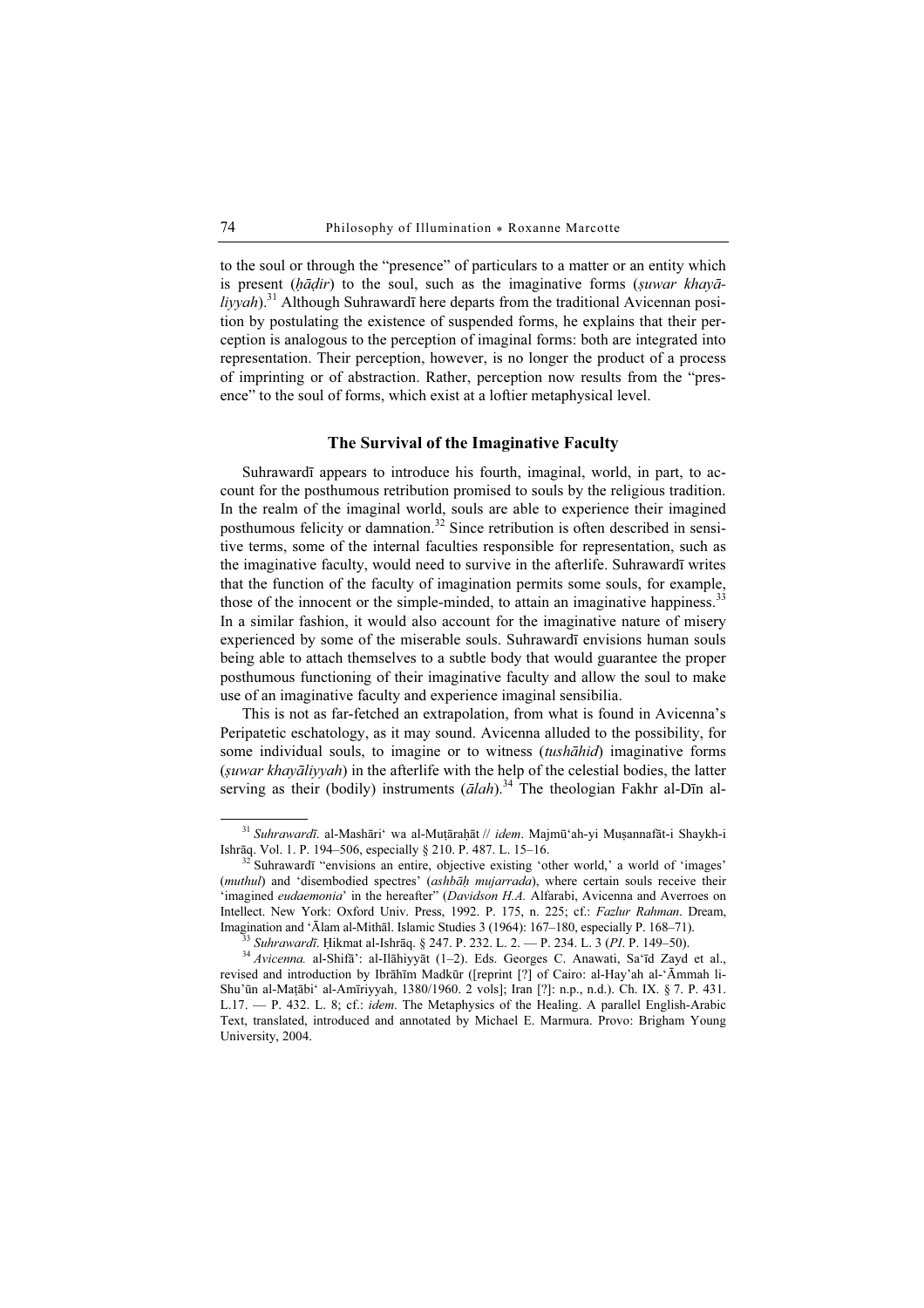Rāzī (d. 606/1209), a contemporary of Suhrawardī, did not reject the possibility of the survival of the imaginative faculty after the death of the body and its separation from corporeality, as divine retribution would depend on its survival (or part of it).

Like Avicenna and Fakhr al-Dīn al-Rāzī before him, Suhrawardī concedes that the posthumous survival of the faculty of imagination requires some sort of bodily locus, whether in this world or in the afterlife. In the Talwīḥāt, he explores at least two possible solutions to explain the existence of a bodily locus that would allow the soul's imaginative faculty to continue to function in the afterlife. One solution would consist in positing a pneumatic body in the air, as a kind of compounded body of vapor and smoke, which could act as a locus for the products of the active imagination. Suhrawardī rejects, however, this solution as being devoid of foundation, since what is found in the air cannot maintain a state of equilibrium, as it becomes hotter or colder according to its proximity to, or distance from sources of heat and cold  $35$ 

Suhrawardī views more positively another solution proposed by scholars (left unidentified) that consists in positing the existence of a celestial body (kawn jirm samāwī) that would serve as a substratum (mawdū') for the products of the imaginative faculty. This allows the souls of the intermediary group and those of the ascetics "who have attained [a relative] happiness, [to] perceive by means of their faculty of active imagination wondrous and pleasant images and forms with which they experience pleasure".<sup>36</sup> These imaginal forms possess a quality and an intensity they did not have in this world, qualities that are associated with the celestial realm, since perception within that realm is nobler than perception, in this realm, of worldly bodies. Hence, the forms, like the celestial body itself, would not suffer corruption.<sup>37</sup> It is still not, however, the real happiness experienced by those who are able to access the realm of pure intelligence and the superior happiness of those who are in the proximity of God (*muqarrabūn*).

The possibility of an attachment of some part of the human soul with a celestial body in the afterlife raises a number of issues: What type of correspondence should exist between the number of souls and the celestial body? How could there be more than one soul attached to a single celestial body, while each celestial body is ruled over by its own celestial soul? To the latter issue, Suhrawardī offers the following solution. While there is a celestial body that serves as the

<sup>&</sup>lt;sup>35</sup> Suhrawardī. al-Talwīḥāt al-Lawḥiyyah al-'Arshiyyah // idem. Majmū'ah-yi Muṣannafāt-i Shaykh-i Ishrāq. Vol. 1. P. 20–121, especially § 61, P. 89. L. 8–15. Interestingly enough, these are objections that echo Avicenna's objections against Thābit Ibn Qurrā and the Galenic notion of pneuma.<br><sup>36</sup> Suhrawardī. al-Talwīḥāt. § 61. P. 89. L. 15. — P. 90. L. 1–2.<br><sup>37</sup> Suhrawardī. al-Talwīḥāt. § 61. P. 90. L. 3–5; cf.: *idem.* Ḥikmat al-Ishrāq. § 244. P. 230.

L. 2–5 (PI. P. 148–9); cf.: ibid. § 141. P. 132. L. 6–10 (PI. P. 94); cf.: Quṭb al-Dīn al-Shīrāzī. Sharh Hikmat al-Ishraq. P. 509 (SO. P. 403, n. 2 and n. 3).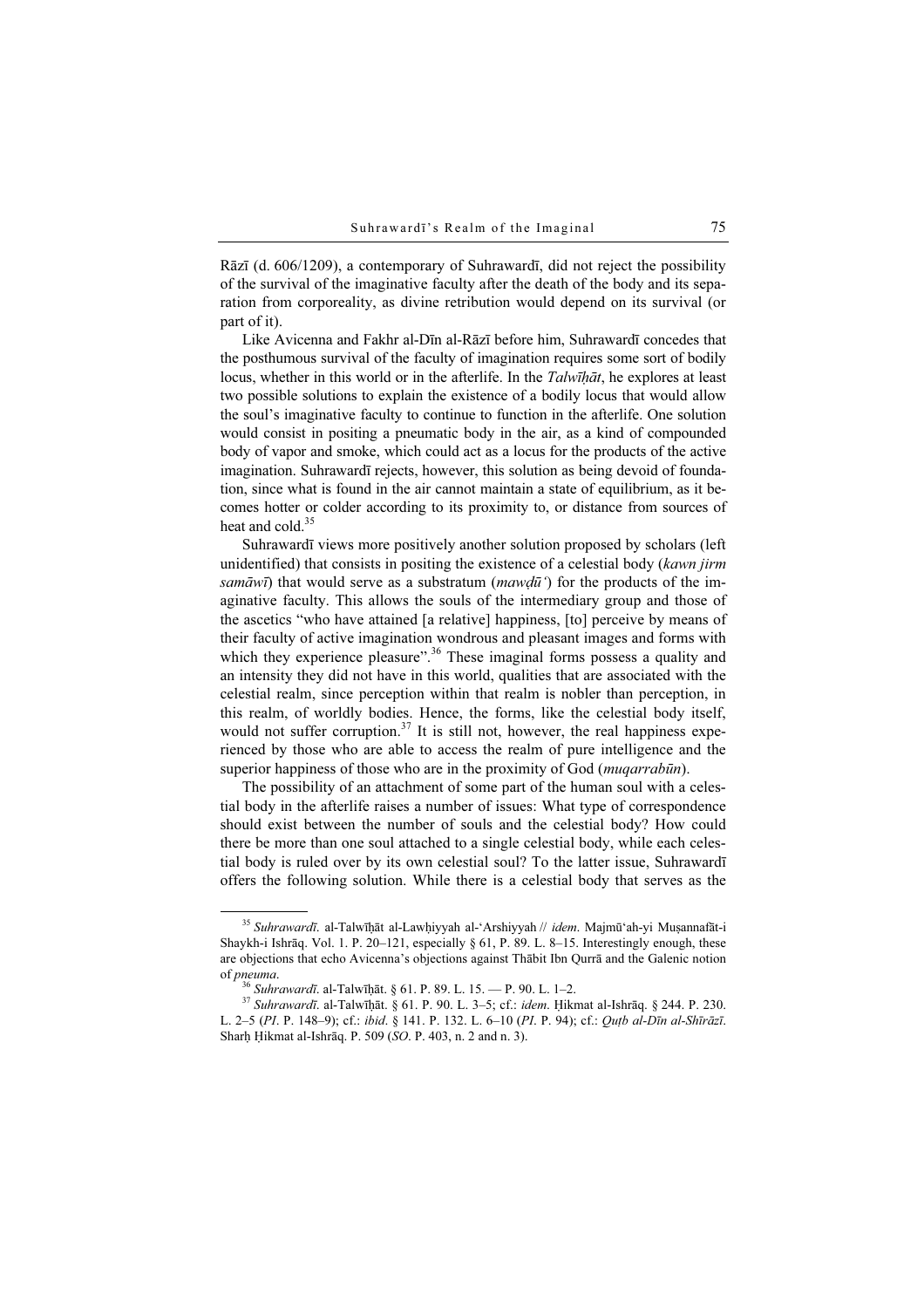substratum for every faculty of imagination *(takhayyul)*, "it is not far-fetched that there should be, for many souls, a single body in which each one of them would contemplate (*yushāhid*) the forms".<sup>38</sup> Suhrawardī may have followed here Avicenna's speculation found in his commentary on the pseudo-Theology of Aristotle where he wrote: "If what we think about our souls is true, that is, that they have an attachment with the celestial souls such that they would be, for example, like mirrors for them — a single mirror that would be common to many that look at it — then it is possible that  $\left[\ldots\right]$ ".<sup>39</sup> In his commentary, Avicenna alludes to the possibility for many souls to be associated with a single celestial body (jirm). This seems to be precisely the position Suhrawardī adopts. He acknowledges that human souls do not possess the ability to move that particular celestial body, as celestial bodies are moved by their own individual and celestial souls, which impart on them their will. Hence, no possibility exists for human souls to influence other souls, each having their own will.<sup>40</sup>

## The Sphere of Zamharīr

But how does Suhrawardī conceive of such a celestial body and where might it be located within the traditional Peripatetic cosmological system? In one passage, he mentions what he terms a "barrier" (barzakh), what appears to correspond to the particular receptive celestial sphere he has in mind:

"As for the miserable souls (*ashqiya*<sup>'</sup>), they do not have a relation with these noble bodies<sup>41</sup> which possess luminous ( $n\bar{u}r\bar{a}niyvah$ ) souls, and the faculty [of representation] makes them require a bodily imagination (takhayyul jirmī). It is not impossible that below the Sphere (falak) of the Moon and above the Sphere (kurrah) of Fire, there exists a spherical body which would not be pierced through [and] which would be of the species of its soul (huwa naw' nafsi-hi). It would be a body (barzakh) [located] between the ethereal (athīrī) and elemental ('unṣurī) worlds, becoming a substratum (mawḍū') for the products of their imaginative faculty. [Miserable souls] would imagine, by means of [this body], their bad deeds as images (*muthul*) of fire and snakes."<sup>42</sup>

 $38$  Suhrawardī. al-Talwīḥāt. § 61. P. 90. L. 9–10; cf.: Michot J. La destinée de l'homme selon Avicenne: Le retour à Dieu (ma'ād) et l'imagination. Lovanii: Aedibus Peeters, 1986.<br>P. 186, n. 144.

<sup>&</sup>lt;sup>39</sup> Avicenna. Tafsīr Kitāb Uthūlūjiyā // 'Abd al-Raḥmān al-Badawī (ed.). Aristū 'inda al-'Arab. 2nd edition [Cairo: Maktabat al-Nahḍah al-Miṣriyyah, 1947]. Kuwait: Wakālat al-Maṭbū'āt, 1978. P. 37–74, especially P. 72. L. 7–8; cf.: Vajda G. Les notes d'Avicenne sur la «Théologie d'Aristote» // Revue Thomiste, 51 (1951). P. 346–406, especially Ch. VIII. § 4. P. 404.  $^{40}$  Suhrawardī. al-Talwīḥāt. § 61. P. 90. L. 10–11.  $^{41}$  The celestial bodies.

<sup>42</sup> Suhrawardī. al-Talwīḥāt. § 61. P. 90. L. 15–19; cf.: idem. Hayākil al-Nūr. Edition, introduction and commentary by Muḥammad 'Alī Abū Rayyān. Cairo: al-Maktabah al-Tijārī al-Kubrā, 1957. Ch. V. P. 78. L. 3–5 (Arabic); cf.: Suhrawardī. Hayākil-i Nūr // idem. Majmū'ah-yi Muṣannafāt-i Shaykh-i Ishrāq. Vol. 3. P. 84–108, especially § 32. P. 104. L. 4–5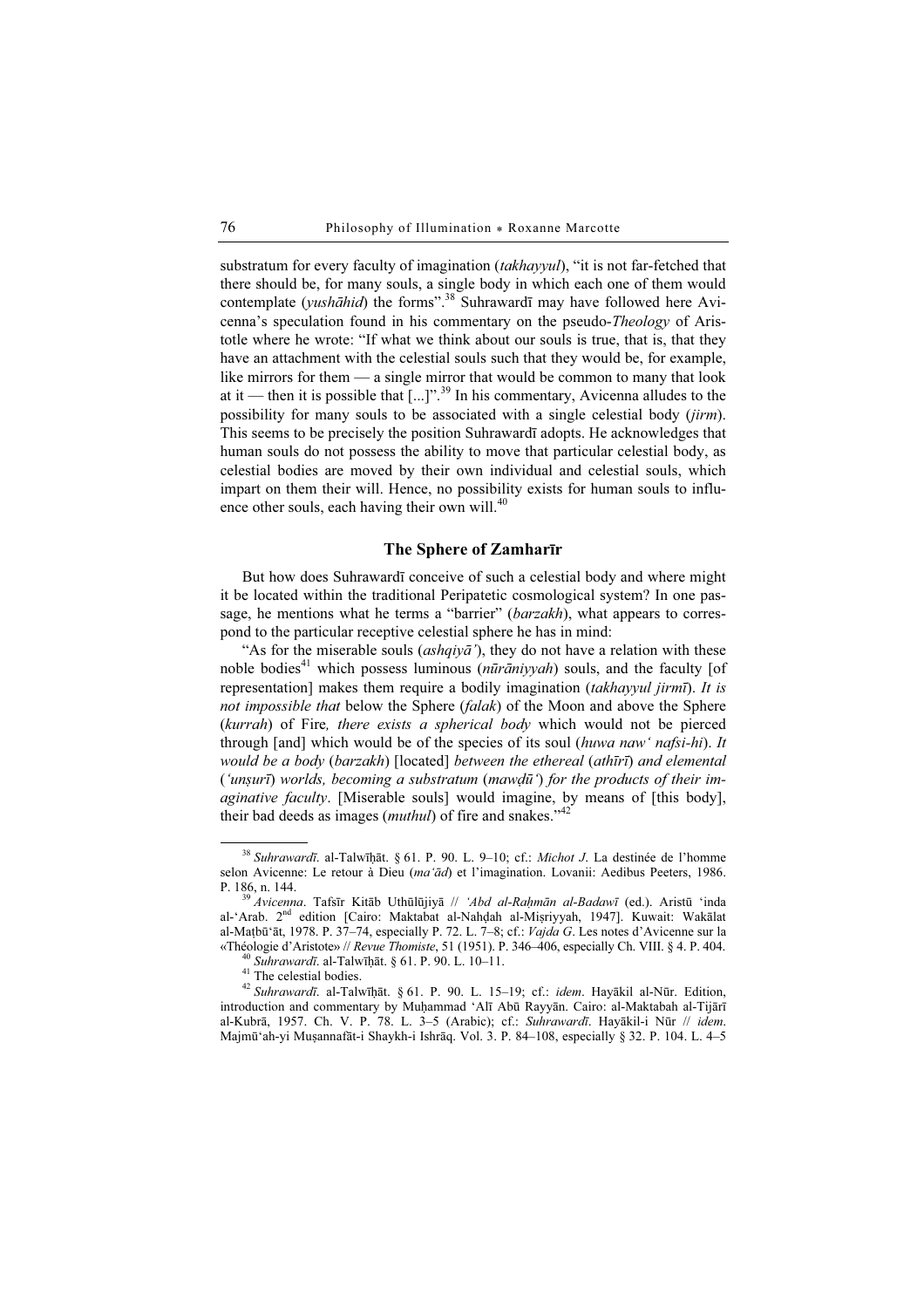With the help of this barrier, or celestial body, or sphere, $43$  miserable souls would, therefore, be able to perceive imaginatively the pains and the torments they have been promised in the Qur'ān, like the burning of scorpions or the pains experienced by drinking from the Zaqqūm. $44$  In this passage and the one introduced earlier (both from the Talwīhāt), Suhrawardī does not identify this particular sphere whose existence he postulates.

In Rūzī bā Jamā'at-i Sūfiyān (A Day with a Group of Sufis), however, Suhrawardī describes a hierarchical cosmological scheme that now includes a new sphere whose role may serve to account for a numerical correspondence between the existing two higher spheres, the Sphere of Spheres and the Sphere of the Fixed Stars, that lie above the last of the seven spheres (planets) and what lies below them.<sup>45</sup> To the question, "Why is the body of the Sun bigger and brighter than the other stars?", the Sufi master replies, "Because it is in the middle ... If you count the seven planets, the Sun is in the middle. And just as there are two spheres above the seven, there are two other spheres below them, Ether and Zamharīr", both associated with the world of elements and situated below the sphere of the Moon.<sup>46</sup>

The term Zamharīr is Qur'ānic (Q 76:13). The term was also used in the meteorology of the Ikhwān al-Safā', who divided the air of the sublunar region into three layers: first, the higher layer of Ether (athīr), heated by contact with the lunar circle; second, the middle layer of Zamharīr, extremely cold; and finally, the lower layer of Nasīm, the moderate temperature.<sup>47</sup> For Avicenna, Zamharīr does not constitute a sphere per se, but only one of the layers of the elements that are loci of extreme coldness.<sup>48</sup> For Suhrawardī, the sphere of Zamharīr, and in some passages along with Ether, would now serve as bodily substratum for the

<sup>43</sup> In various passages, Suhrawardī uses all three terms.<br><sup>44</sup> The infernal tree with exceedingly bitter fruits, mentioned in the Qur'ān. Cf.: Suhra-<br>*wardī*. al-Talwīhāt. § 61. P. 90. L. 19. — P. 91. L. 1.

<sup>45</sup> Under Saturn, Jupiter, Mars, the Sun, Venus, and Mercury. Cf.: Suhrawardī. Rūzī bā Jamā'at-i Sūfiyān // idem. Majmū'ah-yi Muṣannafāt-i Shaykh-i Ishrāq. Vol. 3. P. 242–250, especially § 4. P. 244. L.  $10. -P$ . 245. L. 3 (AE. P 370–1)) and: *ibid.* § 6. P. 245. L. 18. -- P. 247. L. 11 ( $AE$ , P. 373); and: *Thackston W.M.* (trans.). The Mystical and Visionary Treatises of Shihabuddin Yahya Suhrawardi. London: Octogon Press, 1982. P. 45–6 [hereafter, MV]; cf.: Suhrawardī. Hikmat al-Ishrāq. § 150. P. 138. L. 9. -- P. 139. L. 1 (PI. P. 99).

<sup>46</sup> Suhrawardī. Rūzī bā Jamā'at-i Sūfiyān. § 5. P. 245. L. 5–7 (AE. P. 371; MV. P. 46).<br><sup>47</sup> Nasr S.H. An Introduction to Islamic Cosmological Doctrines. Cambridge: Harvard University Press, 1964. P. 85–6 [based on: *Ikhwān al-Ṣafā*'. Rasā'il. 4 vols. Cairo: 'Arabiyyah Press 1928. Vol. 2. PP. 57–9, 66, 67–9, 70–3].

<sup>48</sup> Avicenna. al-Najāt min al-Gharq fī Baḥr al-Dalālāt. Edition and introduction by Muḥammad Dānish-Pazhūh. Tehran: Intishārāt-i Dānishgāh-i Tihrān, 1364/1985. Ṭabī'iyyāt. Ch. 5. P. 305. L. 15. — P. 307. L. 12.

<sup>(</sup>Persian) cf.: Sohravardi. L'Archange empourpré. Quinze traits et récits mystiques. Translation from Persian and Arabic by Henry Corbin. Paris: Fayard, 1976. P. 370–1 [hereafter, AE] (P. 60); see translation found in: Kuspinar B. Ismā'īl Ankaravī on the Illuminative Philosophy. Kuala Lumpur: International Institute of Islamic Thought and Civilization, 1996. P. 53–250, especially P. 192.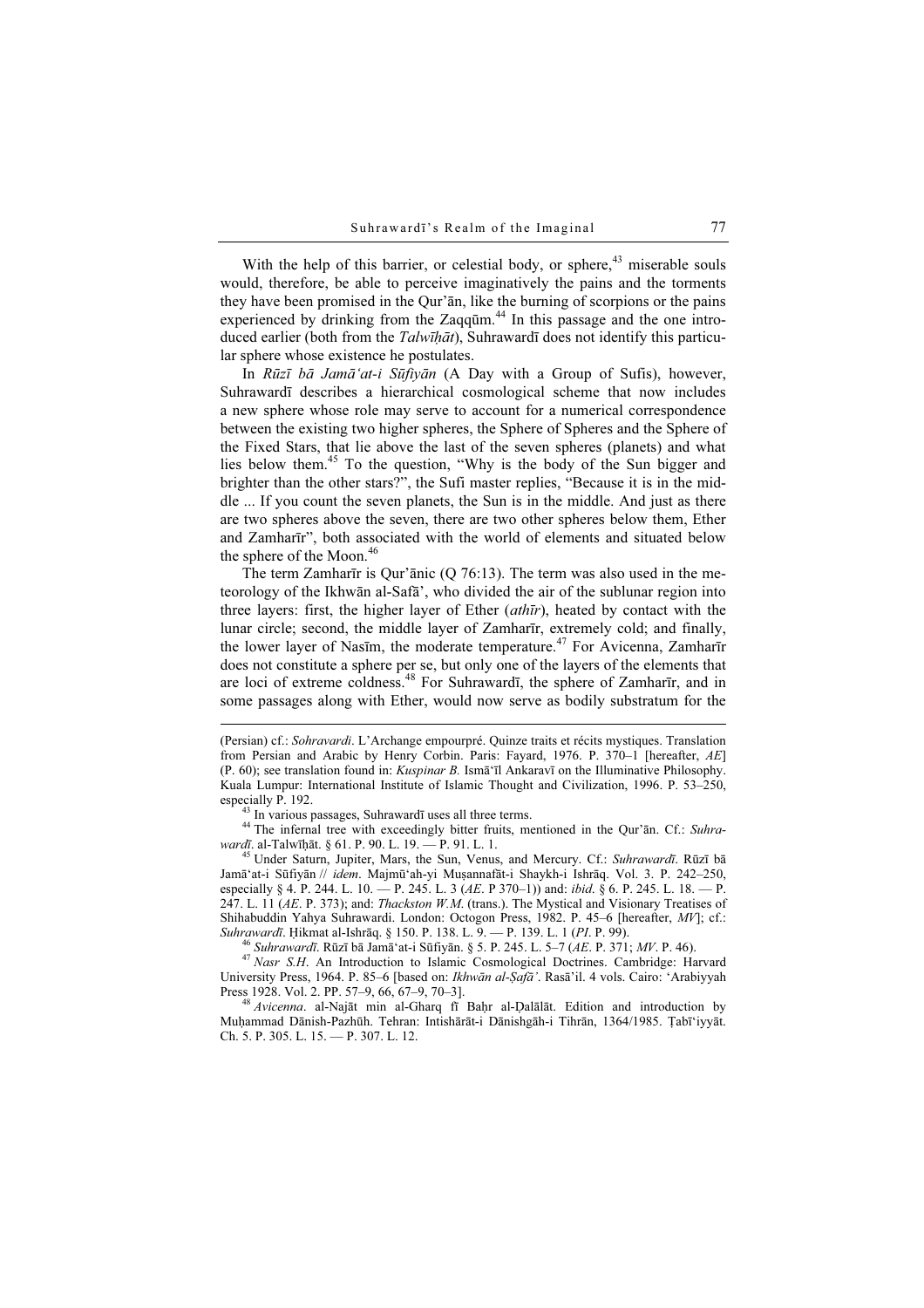images and forms available to posthumous souls, although it too is "connected to the elemental world".<sup>49</sup>

Suhrawardī does not specify if he limits the existence of suspended forms only to the particular sphere of Zamharīr or Zamharīr and Ether (a second sphere) as would seem to be implied in the passage from the  $Rūzī bā Jamā'at-i Sūfivān$ . One might argue that Suhrawardī envisioned different roles for these two spheres that could be associated with the various fates of souls, for example, Ether for the (relatively) happy and Zamharīr for the miserable souls who do not enjoy any relation with the higher noble spheres, as the latter is situated closer to sublunar matter.<sup>50</sup> This would be consistent with the hierarchy of celestial bodies he establishes according to their respective nobility (sharaf) and could thus make it possible for souls to attach to different celestial bodies, in accordance with the level of their spiritual developments (not only Zamharīr and Ether).<sup>51</sup> Suhrawardī remains, however, inconsistent when he discusses the ethereal realm. At times, he makes Ether and Zamharīr independent spheres, located below the Sphere of the Moon, or, as in the passage above, both being connected to the elemental world. At other times, he distinguishes between the different types of separated (mufāraqah), ethereal (ath $\overline{u}$ riyyah), and elemental ('unsuriyyah) entities,  $52$  noting that, just like the intellective substance is nobler than the soul,  $5^3$  the ethereal entities (*athūriyyāt*) are nobler than the elemental entities (but without specifying their number).<sup>54</sup> In light of these few indications, Suhrawardī may be including Zamharīr among the elementals, but viewing it now as an independent celestial body or sphere capable of being the locus for the suspended forms (at times, alongside Ether).

## The Realm of the Imaginal

Suhrawardī may be attempting to identify a specific realm  $-$  one or even two spheres — with whose assistance sensitive perceptions occur in the form of imaginal representations, the soul being able to imagine the forms and images of pleasant or unpleasant things.<sup>55</sup> While this remains in line with Peripatetic specu-

<sup>&</sup>lt;sup>49</sup> Suhrawardī. Rūzī bā Jamā'at-i Sūfiyān. § 6. P. 245. L. 18. — P. 247. L. 11 (*AE*. P. 373).<br><sup>50</sup> Suhrawardī. al-Talwīḥāt. § 61. P. 91. L. 1–4; cf.: *Michot*. La destinée de l'homme selon<br>Avicenne. P. 200, n. 36.

 $<sup>51</sup>$  He also considers plausible some of the indications found in the Our' $an$  that allude to</sup> such degrees, for example, that Paradise is located in the fourth Heaven or that it is the width of the heavens and the earth. Cf.: O. 57:21.

<sup>&</sup>lt;sup>52</sup> Suhrawardī. al-Mashāri'. § 169. P. 433. L. 14–15. In Avicenna, the different elements occupy different levels (tabaqāt) (higher and lower) and are not defined as spheres. Cf.: Avicenna. al-Najāt. Țabī'iyyāt. Ch. 5. P. 305. L. 15. — P. 307. L. 12.<br><sup>53</sup> Suhrawardī. al-Mashāri'. § 134. P. 389. L. 9–10.<br><sup>54</sup> He notes that this is mentioned in Aristotle's *On the Heavens (al-Samā')*, cf.: Suhra-

wardī. al-Mashāri'. § 170. P. 435. L. 11–12.

 $55$  Suhrawardī. al-Talwīhāt. § 61. P. 90. L. 1-2.